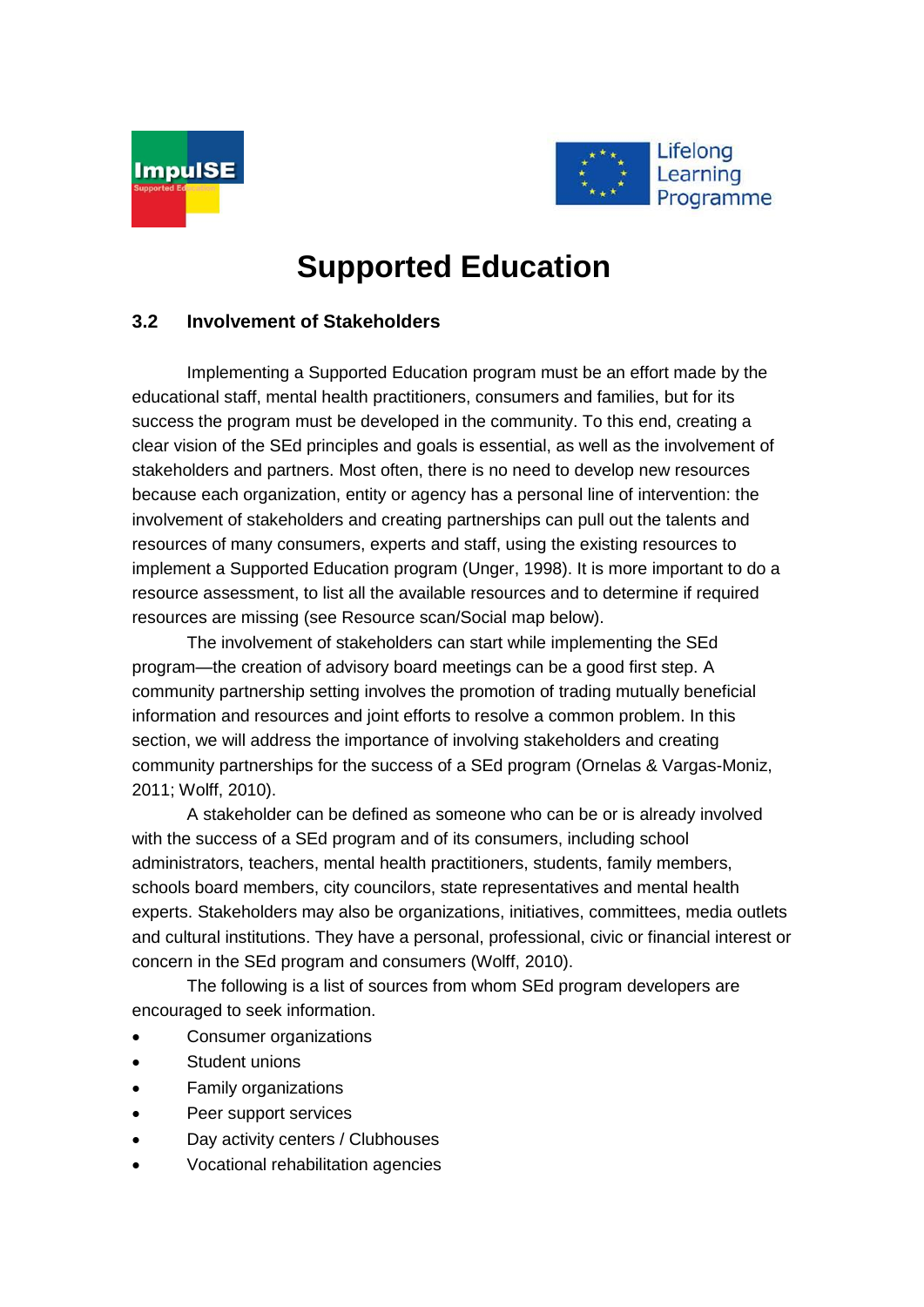- Local social service agencies
- Student disability services at educational institutions

 Key informants (i.e., parents, mental health professionals, current students with disabilities)

Remember, if possible, do not limit yourself to the sources listed here; try to take advantage of all the individuals, organizations and agencies that you identified in your Resource scan/Social map.

A community partnership setting usually occurs when searching for answers to identified social problems; financial opportunities for a SEd program; or a group, organization, or community perception in relation to a problem or a crisis situation. Therefore, in the development of a partnership, sharing resources usually forms its basis, since the success of a partnership resides in its ability to obtain beneficial results for the different groups involved in the community and in its development process (Ornelas & Vargas-Moniz, 2011).

#### **Community stakeholders/partnership engagement**

When engaging stakeholders or possible partners, always pay attention to the following assumptions.

- The community is central to the implementation of a SEd program.
- **EXEC** Learn about Supported Education.
- **Learn about community settings.**
- **Share power and resources.**
- Do "with" as opposed to doing "for".
- **Honor consumers'/ students' knowledge and experience.**

#### **Key questions**

- Who might you invite?
- Who else is also involved in supporting students with psychiatric disabilities?
- What are the resources and strengths of my organization?
- **Which are the resources we need to implement a SEd program?**

#### **Formal and informal stakeholders/partners**

Formal stakeholders or partners of the community are those organizations, groups, or agencies that represent the major institutions such as government, education, health and business. Informal stakeholders or partners of the community are those parts of the community best connected to consumers/students, such as associations, families, etc.